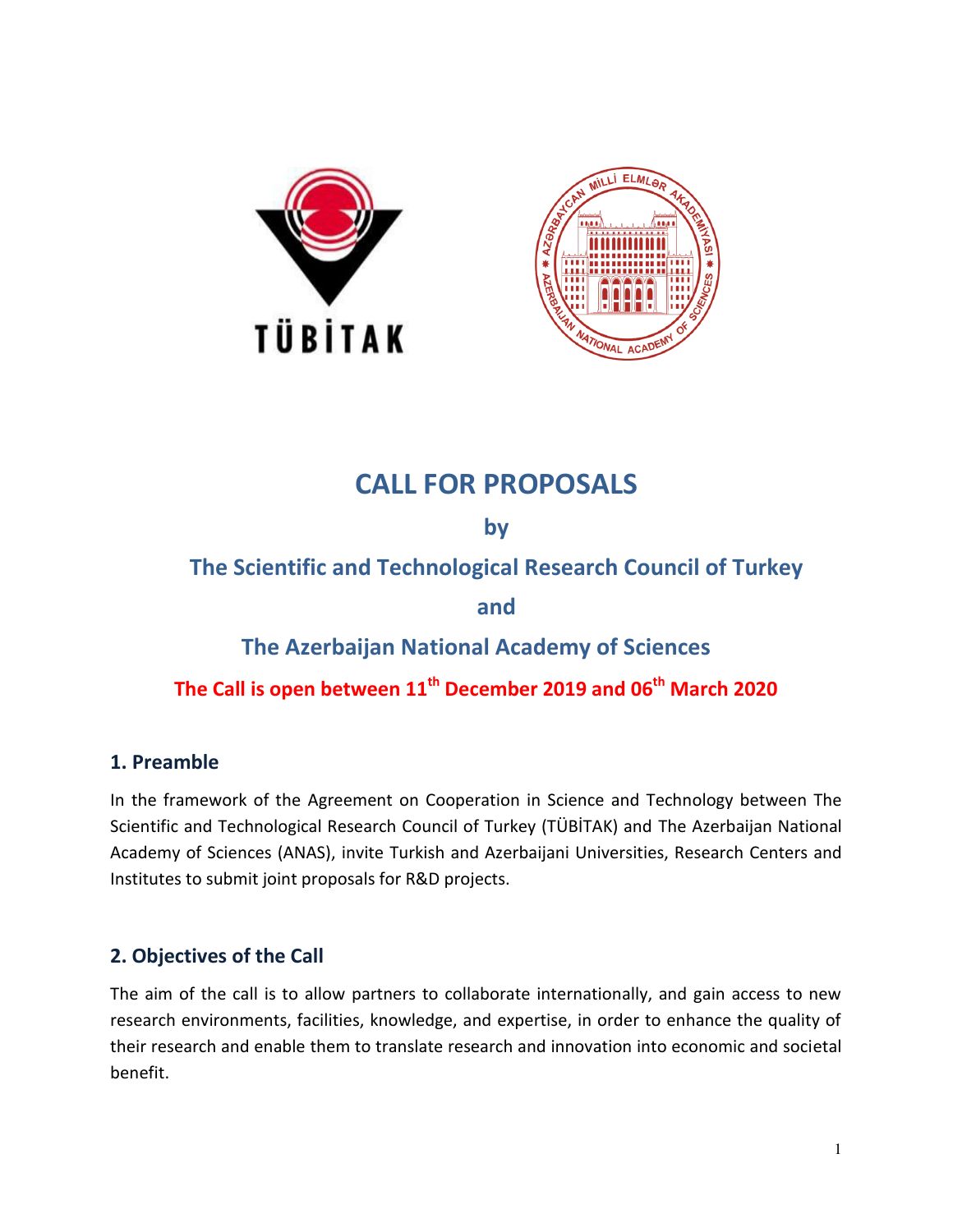#### **3. Main Thematic Areas:**

This call is for applications in all scientific and technological areas.

#### **4. Financial Issues**

As a rule, **Turkish partners** that are eligible for funding can receive **up to 720.000 Turkish Liras (excl. overhead and Project Incentive Premium (PIP) approximately) per project.**

Also, **Azerbaijani partners** that are eligible for funding can receive **up to 100.000 Azerbaijani Manat per project.**

TÜBİTAK-funded costs of each grant will be issued and managed by TÜBİTAK in accordance with the rules of TÜBİTAK 1071 Programme. Detailed information can be achieved via [https://www.tubitak.gov.tr/sites/default/files/3125/ozelsektorsuz1071\\_arastirma\\_projeleri\\_sur](https://www.tubitak.gov.tr/sites/default/files/3125/ozelsektorsuz1071_arastirma_projeleri_surec_dokumani.pdf) [ec\\_dokumani.pdf](https://www.tubitak.gov.tr/sites/default/files/3125/ozelsektorsuz1071_arastirma_projeleri_surec_dokumani.pdf) website address.

Similarly, ANAS-funded costs of each grant will be issued and managed by ANAS according to its funding guidelines and procedures. Detailed information can be achieved via <http://bei.science.gov.az/az/content/8>website address.

The costs of exchange of experts, scientists and other specialists will be covered on the following basis:

- The sending Party will meet the cost of international travel to the town where the joint work will be conducted;
- The sending Party shall be responsible for the emergency health insurance of its scientists, including medical care;
- The receiving Party will meet the cost of trips within its territory, boarding and lodging. The budget for these expenses would be included in budget estimates of each project. The current daily allowances are listed below.

#### **In Turkey:**

- Free accommodation in a university guest house or equivalent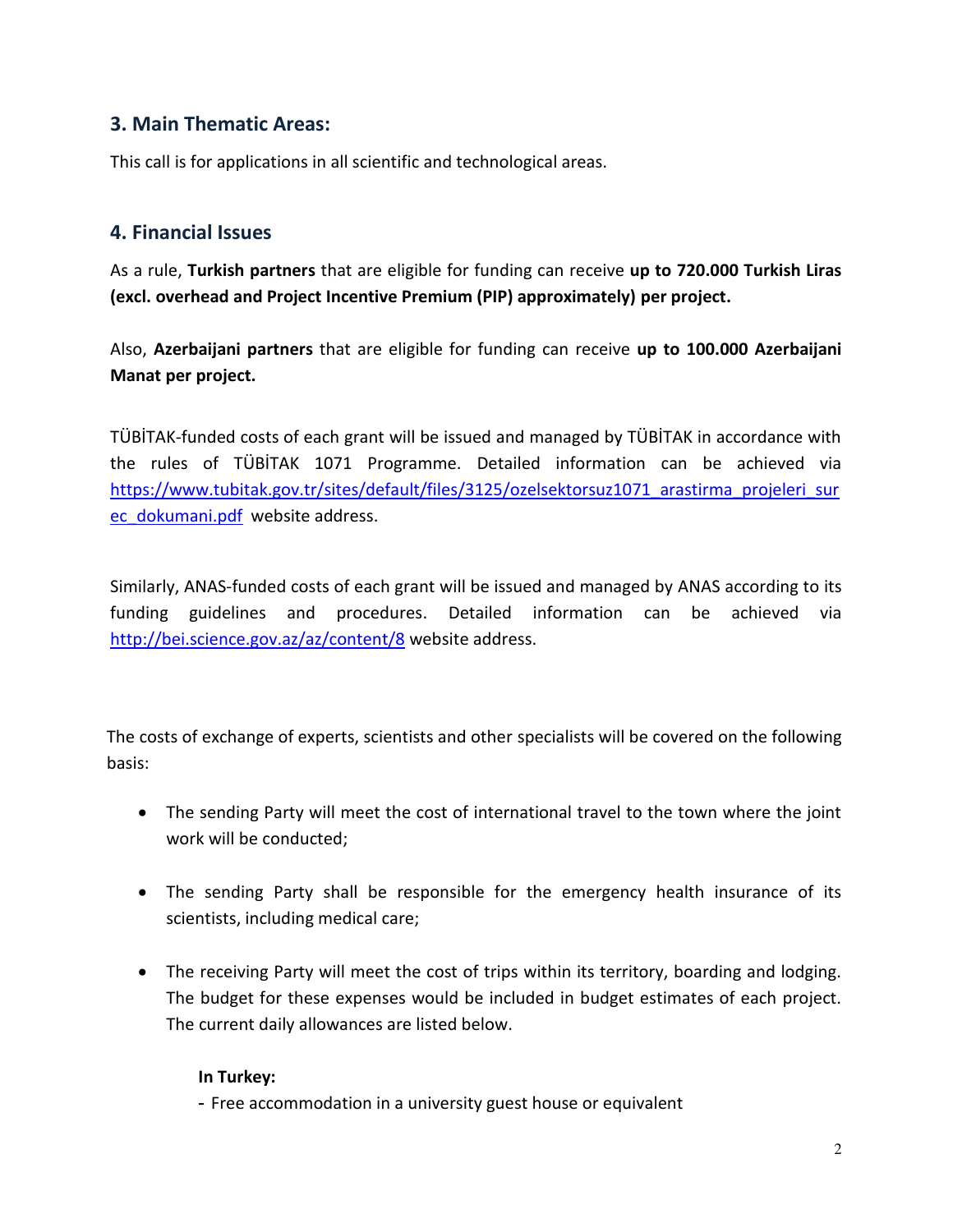- Daily allowance: 60 Euro per day (including accommodation, equivalent Turkish currency)

#### **In Azerbaijan:**

- Free accommodation in a guest house of ANAS or equivalent
- Daily allowance: 60 Euro per day (including accommodation, equivalent Azerbaijani currency).
- Besides the above-mentioned support for exchange of project researchers, the Parties may provide additional research funds to their respective project teams, if they consider it appropriate. It is desirable but not essential to fund the two sides equally.

#### **5. Duration of the Projects**

The duration of the projects should not exceed two years and the total duration of visits in one direction of a project should not exceed two months (60 days) per year for the each supported joint research project.

The projects will be monitored through progress reports and the final report by both TÜBİTAK and ANAS for its content and progress.

#### **6. Proposal Submission**

- The Joint Call will be opened between **11th December 2019 and 06th March 2020** for the applicants.
- Turkish partners will make their application via TÜBİTAK's online system [http://uidb](http://uidb-pbs.tubitak.gov.tr/)[pbs.tubitak.gov.tr/.](http://uidb-pbs.tubitak.gov.tr/)
- Azerbaijani partners will achieve the required documents by [http://bei.science.gov.az/en.](http://bei.science.gov.az/en)
- The partners should come to an agreement with each other using their own means of communication and jointly develop and complete their project proposal before submitting it to TÜBİTAK and ANAS. **TÜBİTAK and ANAS do not match the collaborating partners.**
- The proposals should be prepared in **English**.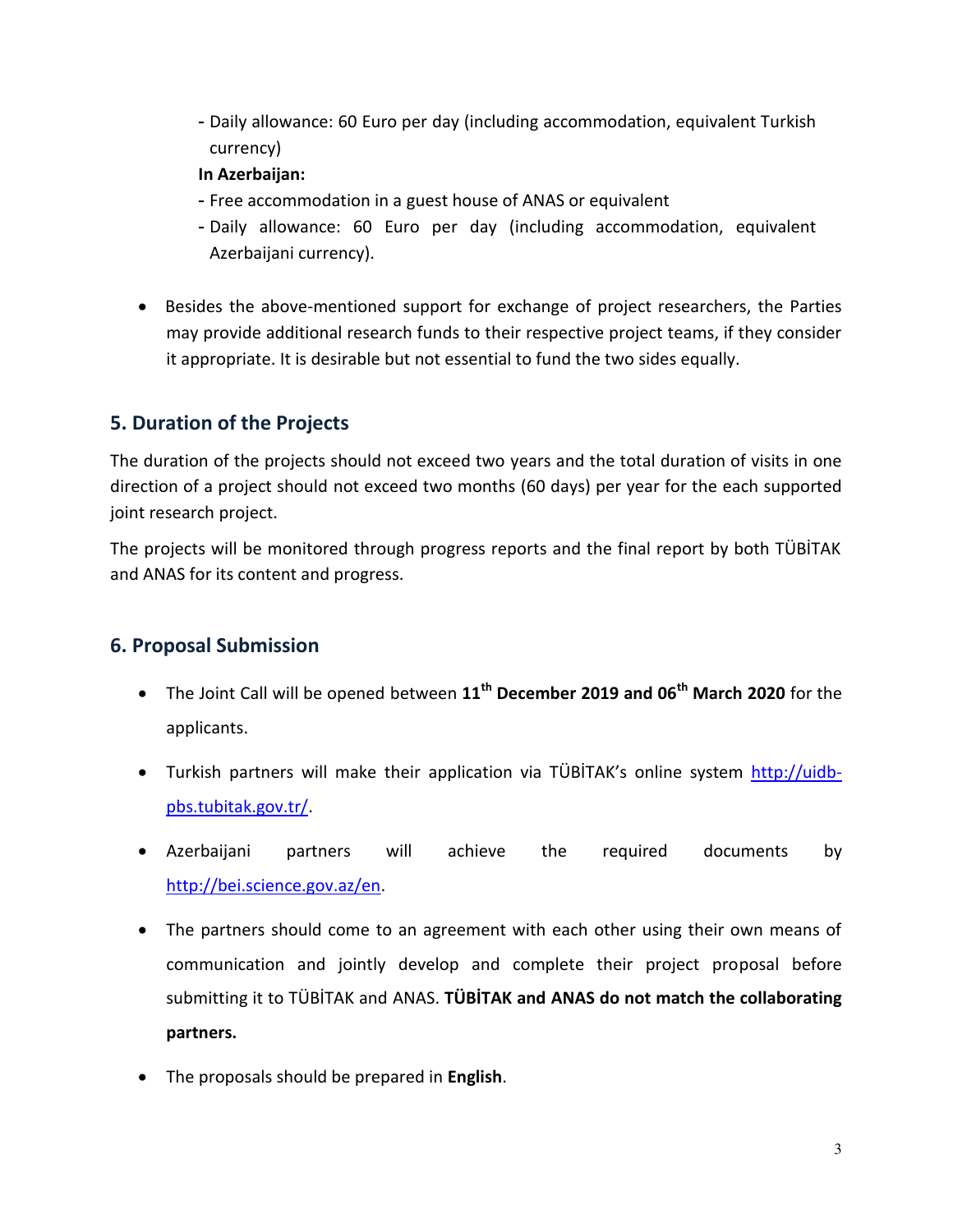- Project proposals must provide detailed information on the objectives and justification of the planned joint research work, the methodology to be followed, the composition of each research team and the intended time schedule.
- Turkish partners will use E-Signature for their applications. Detailed information can be achieved via [http://www.tubitak.gov.tr/sites/default/files/281/ardeb\\_e](http://www.tubitak.gov.tr/sites/default/files/281/ardeb_e-imza_yardim_dokumani.pdf)imza yardim dokumani.pdf. Because of that situation there is no need to send any hard copy to TÜBİTAK.
- On the other hand, **until 13th March 2020**, **The Azerbaijani partners must submit one hard copy to:**

 **The Azerbaijan National Academy of Sciences (ANAS)**  Address : Istiglaliyyat, 30, AZ1001, Baku, Azerbaijan Tel: +994 12 492 34 46 Fax: +994 12 492 34 46 E-mail: [esmira.alirzayeva@science.az](mailto:esmira.alirzayeva@science.az) 

• Submission of proposals by fax or e-mail will not be accepted.

### **7. The Evaluation Procedure**

### **7.1. Eligibility Criteria**

Eligibility conditions for the Turkish team are applicable at the Process Document for Research Projects (available at https://www.tubitak.gov.tr/sites/default/files/3125/ozelsektorsuz1071 arastirma projeleri sur [ec\\_dokumani.pdf](https://www.tubitak.gov.tr/sites/default/files/3125/ozelsektorsuz1071_arastirma_projeleri_surec_dokumani.pdf)

Azerbaijani partners should follow the relevant rules and requirements of ANAS.

### **7.2. Evaluation Method**

- The proposals that are deemed eligible will be evaluated by two Turkish and two Azerbaijani external reviewers who are selected by TÜBİTAK and ANAS.
- Following the scientific evaluation by external reviewers, TÜBİTAK and ANAS will inform each other the Project Proposal Evaluation Forms for perusal.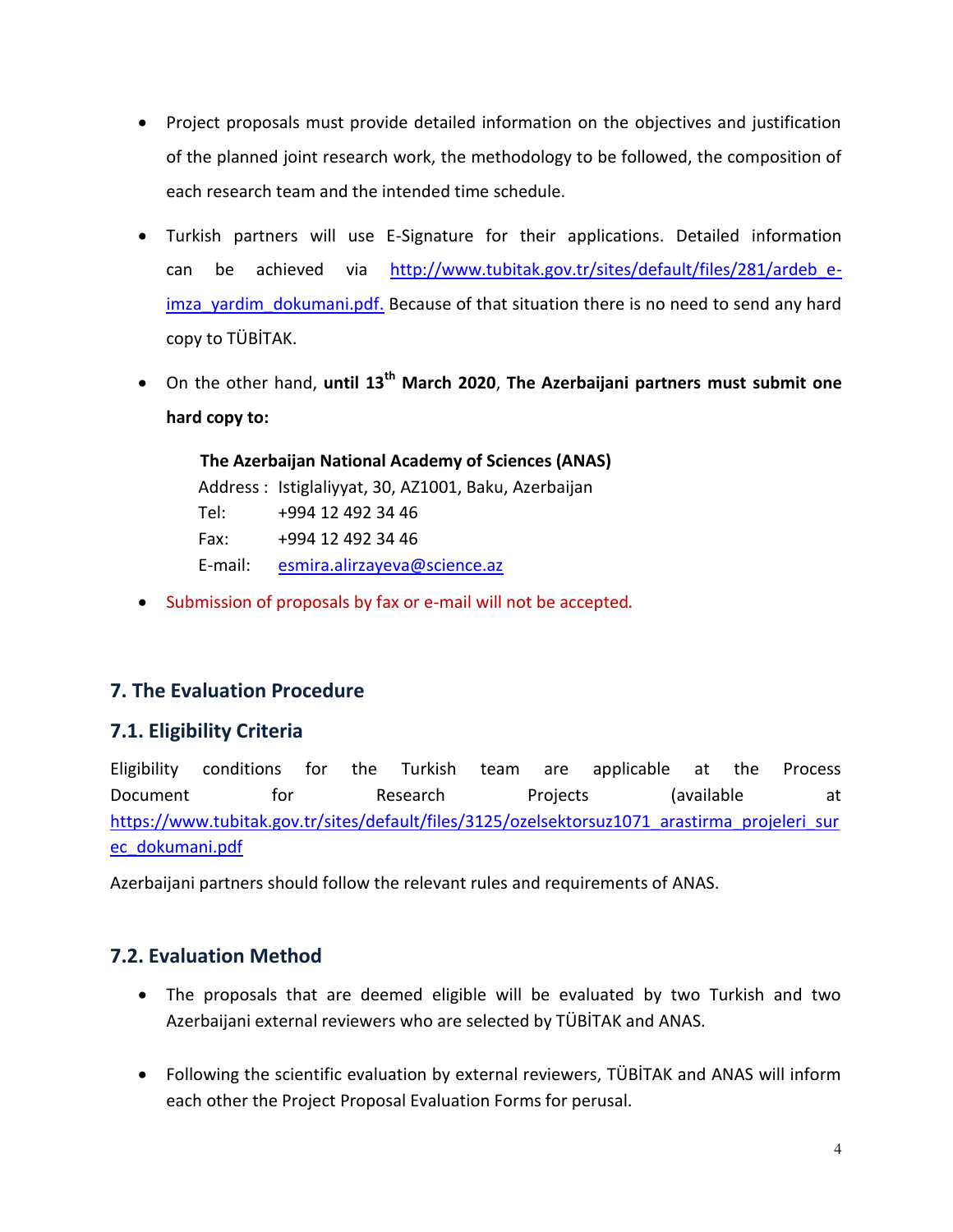- After the perusal of the Project Proposal Evaluation Forms, TÜBİTAK and ANAS will select the project proposals to be supported through a joint meeting.
- Only the project proposals which are approved by TÜBİTAK and ANAS will be supported.

### **7.3. Evaluation Criteria**

The project proposals will be evaluated on the basis of the following criteria:

- Scientific and Technological Excellence;
- Methodology;
- Project Management;
- Importance of International Collaboration;
- Impact of the Project.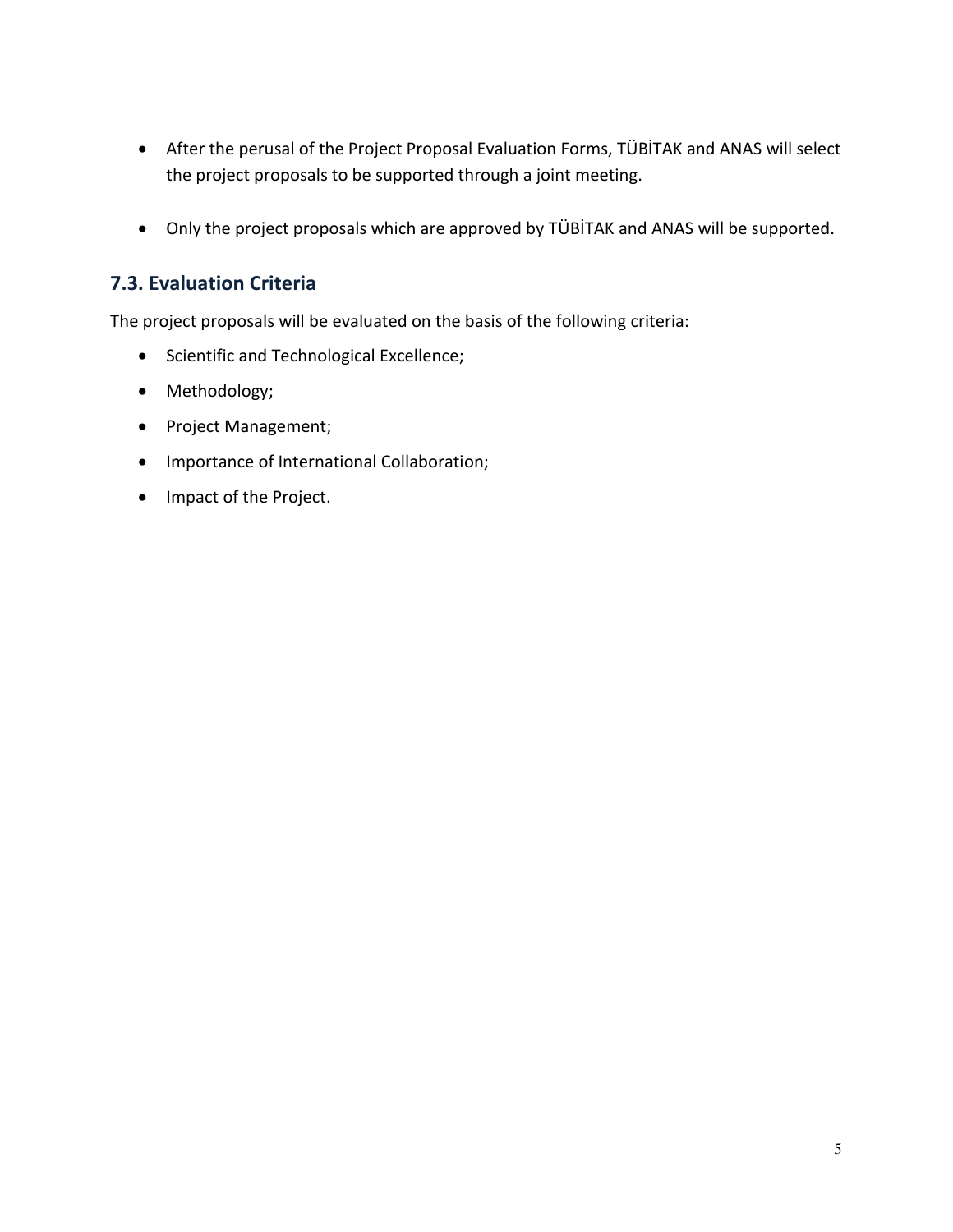# **8. Key Dates**

| <b>ACTIONS</b>                                                                                     | <b>PERIODS</b>                                              |
|----------------------------------------------------------------------------------------------------|-------------------------------------------------------------|
| <b>Application Announcement</b>                                                                    | 11 <sup>th</sup> December 2019                              |
| <b>Deadline for Applications</b>                                                                   | 06 <sup>th</sup> March 2020                                 |
| Deadline for E-Signatures for TÜBİTAK and<br>Submission of Application Documents to<br><b>ANAS</b> | $13^{\text{th}}$ March 2020                                 |
| <b>Eligibility Check</b>                                                                           | $13^{th}$ March 2020 - $19^{th}$ May 2020                   |
| Sharing of the Project Proposal List that<br>will be evaluated                                     | $21st$ May 2020                                             |
| <b>First Evaluation Period</b>                                                                     | $22^{nd}$ May 2020 - $24^{th}$ June 2020                    |
| Sharing of the Evaluation Results and<br>Reports                                                   | 26 <sup>th</sup> June 2020                                  |
| Matching the Evaluation Results                                                                    | 26 <sup>th</sup> June 2020 - 20 <sup>th</sup> August 2020   |
| Joint Committee Meeting                                                                            | 27 <sup>th</sup> August 2020 - 28 <sup>th</sup> August 2020 |
| Approval of the Joint Committee Meeting<br>Results                                                 | $31st$ August 2020 – $18th$ September 2020                  |
| Sharing of the Final Evaluation Results                                                            | 22 <sup>nd</sup> September 2020                             |